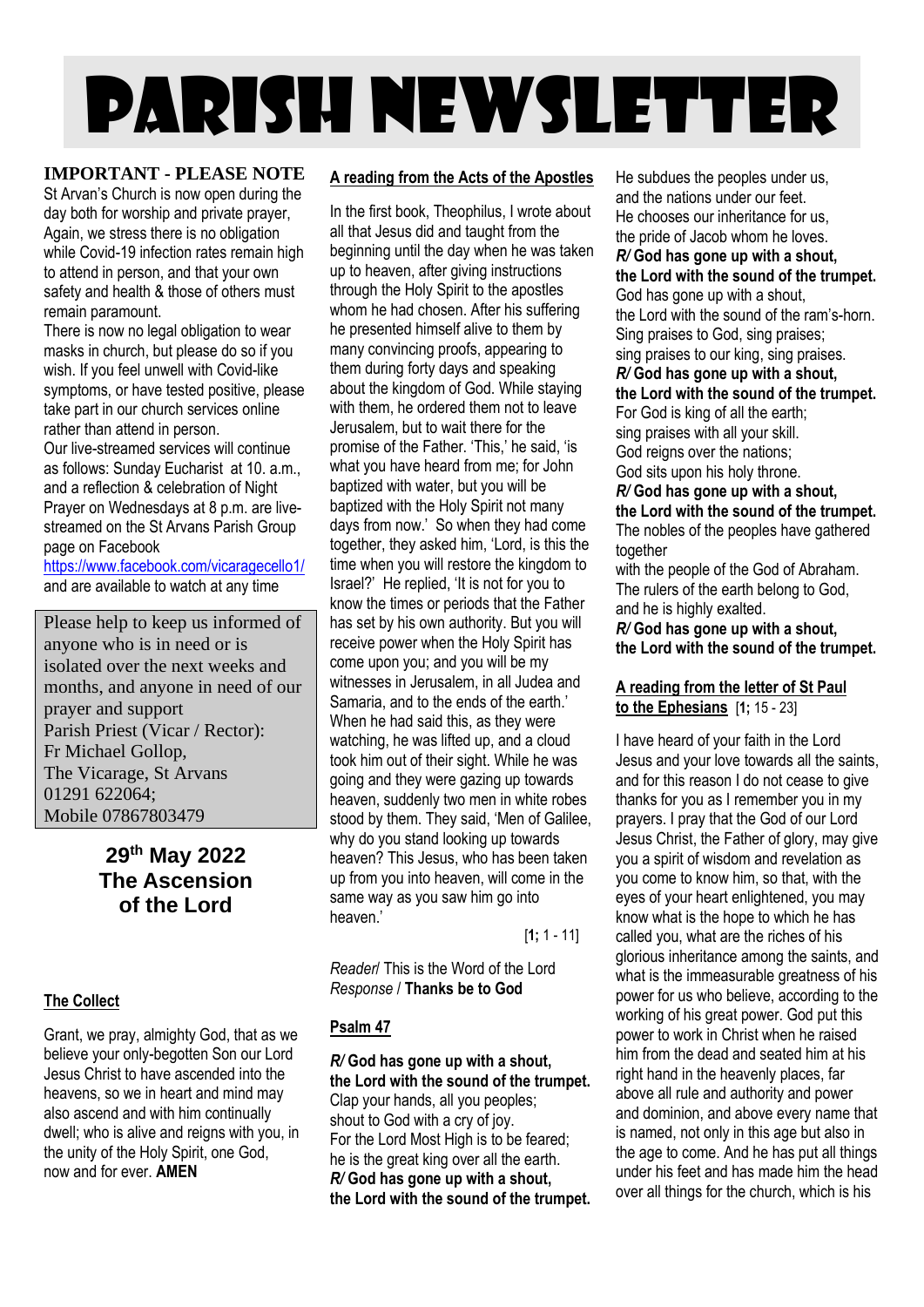body, the fullness of him who fills all in all.

*Reader*/ This is the Word of the Lord *Response* / **Thanks be to God**

#### **Hymn**

Alleluia, alleluia! Go and make disciples of all nations; I am with you always; yes, to the end of time. **Alleluia!**

The Lord be with you: **And also with you** 

**Listen to the Gospel of Christ according to St. Luke**. [**24,** 44 - 53]

*R/ Glory to you, O Lord.*

# **J***esus said to his disciples,*

**T**hese are my words that I spoke to you while I was still with you – that everything written about me in the law of Moses, the prophets, and the psalms must be fulfilled.' Then he opened their minds to understand the scriptures, and he said to them, 'Thus it is written, that the Messiah is to suffer and to rise from the dead on the third day, and that repentance and forgiveness of sins is to be proclaimed in his name to all nations, beginning from Jerusalem. You are witnesses of these things. And see, I am sending upon you what my Father promised; so stay here in the city until you have been clothed with power from on high.' Then he led them out as far as Bethany, and, lifting up his hands, he blessed them. While he was blessing them, he withdrew from them and was carried up into heaven. And they worshipped him, and returned to Jerusalem with great joy; and they were continually in the temple blessing God.

This is the Gospel of the Lord **R/** *Praise to you, O Christ.*

#### **A Prayer of Spiritual Communion**

My Jesus, I believe that you are in the Blessed Sacrament. I love you above all things, and I long for you in my soul. Since I cannot now receive you sacramentally, come at least spiritually into my heart.

As though you have already come, I embrace you and unite myself entirely to you; never permit me to be separated from you. Amen. *(The Confraternity of the Blessed Sacrament)*

# **For Your Prayers**

On this Sunday of the Ascension we pray for a spirit of love, fidelity and service, that where Christ our head has gone before, we may follow to share the fullness of his **Resurrection** 

the well-being of the earth and everything which lives on it.

The people of Ukraine.

The peace of the world

Those killed and injured in Ukraine Those without adequate food and shelter For all migrants, refugees, and all forced to flee from their homelands Those here and throughout the world who continue to suffer from the Coronavirus pandemic - for doctors, nurses, all medical staff, carers, medical researchers. For those in government throughout the world, that they may make informed, wise and compassionate decisions

#### **For the Church:**

For the bishops of the Church: Cherry, Bishop of Monmouth, Philip, Episcopal Visitor of the Society of the Holy Cross in Wales, Justin, Archbishop of Canterbury. & for all who hold and teach the Catholic faith that comes to us from the Apostles.

All bishops, priests and deacons and all baptised Christians

For the reunion of all Christians: for Pope Francis, for Orthodox Patriarch Bartholomew, & for the leaders of the Reformed traditions

#### **For the Sick & those in need:**

Roy Staples, Ralph Hamilton, Patricia Hamilton; Sylvia; The Revd Helen Rodwell; Kim; Elisabeth; Marion Webster; Lorna; Michael; Lisa; Carole Bates; Anne-Louise; Abigail; John Metivier, priest; David Nicholson, priest.

#### **For the Departed:**

The recently departed: Maurice (Mike) Menage; our own departed relatives & friends, & those whose anniversaries of death fall at this time: Thomas Hudson; Alan Kennard; Lilian Baynton; Simon Moore; Paul Belcher; Jeannette White

# The Jereboam Interview

*We continue our series of extracts from the Jerusalem and Galilee Gazette, an imaginary first-century newspaper. Week by week the correspondent Jereboam interviews various people whose lives have been affected in some way by Jesus Christ and his teaching.*

*Our thanks to the Parish of St Catharine's Chipping Campden & to the author for permission to reproduce 'Jereboam'*

## **Silas**

*Jereboam:* Cheer up, Silas! I thought everyone in your group was in high spirits after Jesus' resurrection. *Silas:* Ah, you obviously haven't heard: Jesus won't be with us any more, at least not in the literal sense. *Jereboam:* No: I didn't realise. *Silas:* Let's see: you probably do know that we've seen him a number of times since his resurrection.<br>Jerehoam: Yes...

#### *Jereboam:*

*Silas:* Well, that's all finished: he won't be coming back at all now – at least not until he returns at the end of the world, and nobody has any idea when that will be. Until then he's left us definitively, in order to be with his Father in heaven. *Jereboam:* Forgive me for being

flippant, but you must be in the unique position of mourning the loss of the same person twice!

*Silas:* I suppose so, but it's different from before. When Jesus was crucified, we felt that everything had come to an end – it was all over. Now we're still going to miss him on a personal level, of course, but he's made it clear that things are only just beginning. We are supposed to continue his work, but on our own. I imagine it's going to be very difficult. We all feel as if we've suddenly been promoted to positions of much greater responsibility.

*Jereboam:* Now I understand why you're looking serious.

*Silas:* Yes, it's quite a daunting prospect for all of us. Right now we feel as if we are going to need some inspiration from somewhere, but I suppose we just have to pray and wait to see what happens.

*Jereboam:* Well, I hope that everything turns out all right for you.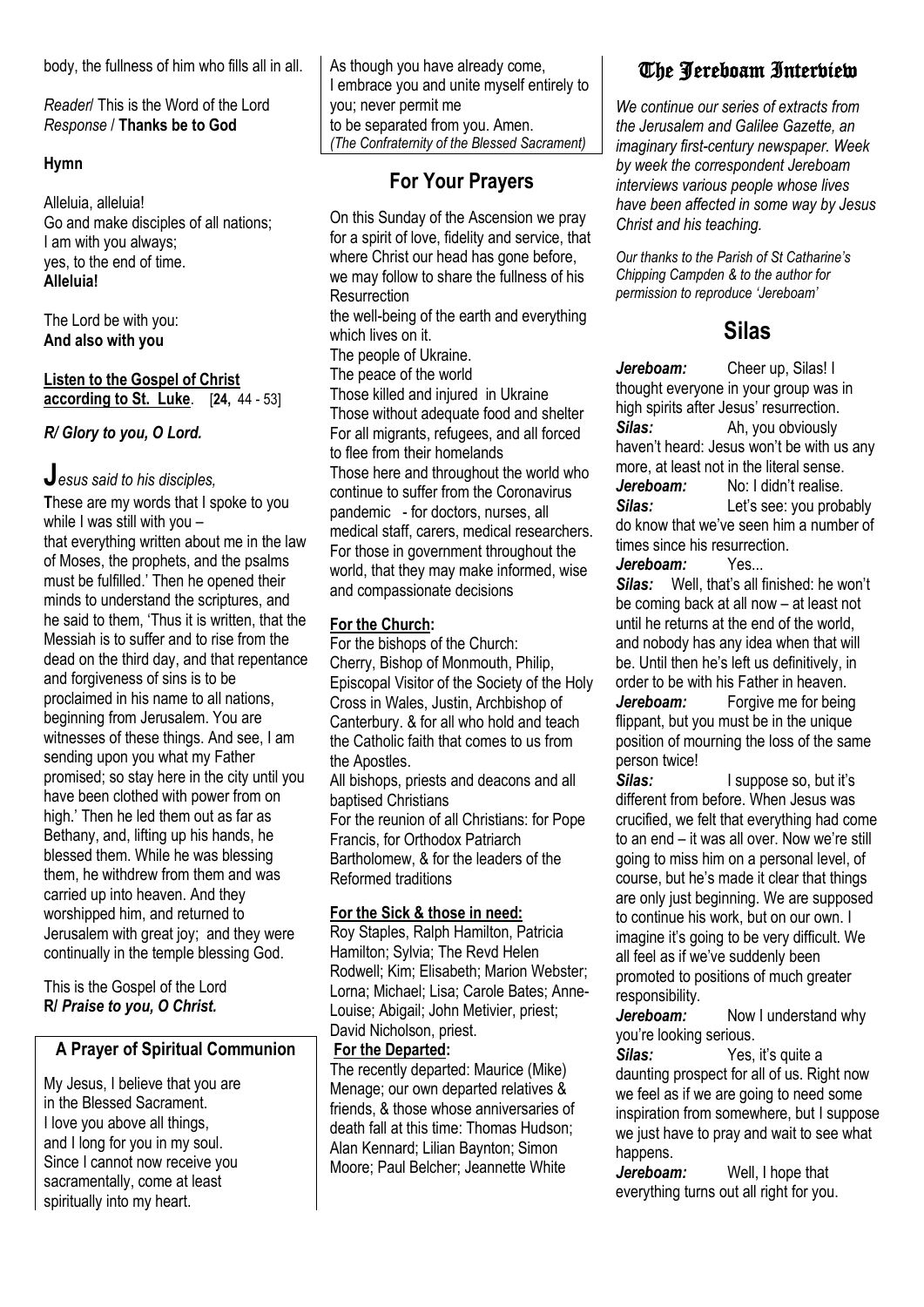Perhaps you'll come back soon and let us know how things progress. *Silas:* Certainly.

## **Thought for the Week**

"Christ is already in that place of peace, which is all in all. He is on the right hand of God. He is hidden in the brightness of the radiance which issues from the everlasting throne. He is in the very abyss of peace, where there is no voice of tumult or distress, but a deep stillness--stillness, that greatest and most awful of all goods which we can fancy; that most perfect of joys, the utter profound, ineffable tranquillity of the Divine Essence. He has entered into His rest. That is our home; here we are on a pilgrimage, and Christ calls us to His many mansions which He has prepared.

*St John Henry Newman*

# **This Week**

Today we celebrate The Ascension of the Lord. The readings begin with the story from the Acts of the Apostles of Jesus leaving his disciples and promising them the support of the Holy Spirit. The Gospel of St Luke tells of Jesus as he led his disciples out "as far as Bethany, raised his hands, and blessed them. As he blessed them he parted from them and was taken up to heaven."

Tuesday is the Feast of the Visitation.

During the week, the first readings continue from the Acts of the Apostles. We are following the preaching and ministry of Paul. We can feel his urgency as he exhorts the Christians at Ephesus to follow his example in living the faith "I served the Lord with all humility and with the tears and trials that came to me..." He returns to Jerusalem to face persecution but remains under house arrest, teaching and meeting with followers. The gospels are mostly from St John's Gospel, chapters 16 and 17. Jesus warns his disciples that they will be scattered, and says they will find trouble in the world but assures them he has overcome the

world. Jesus' high priestly prayer reflects the inseparable relationship between him and his Father. "I glorified you on earth by accomplishing the work that you gave me to do." "I pray ... that they may all be one ... as you, Father, are in me and I in you, that they also may be in us." Jesus challenges Peter three times to "feed my sheep" and the Easter season comes to a close on Saturday as Jesus reminds us, "It was not you who chose me, but I who chose you and appointed you to go and bear fruit that will remain."

**Next Sunday** is the great feast of Pentecost, the birthday of the Church. The readings, and the whole Church, celebrate the coming of the Holy Spirit among us, and his abiding presence with us. The Apostles who had been so terrified are now set on fire to proclaim the Resurrection. Now they can speak clearly, so everyone can understand them. In St John's Gospel, Jesus breathes on his disciples and tells them, "Peace be with you" and fills them with courage, giving them the mission to forgive and sending them to carry out his desire that we all be one.

#### **A Homily for the Ascension**

+ Eastertide is a season: what we celebrate today at the Ascension can't be understood as an isolated incident. It can't be separated off from the death and resurrection of the Lord, and neither can it be separated off from the descent of the Spirit of the Lord. Death and descent into the grave, rising to new life, ascension into glory and the descent of the Spirit are all parts of a single unfolding of the mystery of God's love for us. That's what we have been celebrating for the last six weeks. Throughout the Easter season the Gospels have been speaking of Jesus and his Resurrection Body as being somehow more fully alive than before his death. Resurrection is the gift of an altogether more significant new life. The Scriptures see it as the 'prototype' of our own fuller life - so that Jesus speaks of going to *prepare* a place for us. St Paul speaks for Christ's resurrection as the first fruits of our own. And at the ascension he leaves his apostles and disciples in order to return in a new way.

And, hugely significantly, He goes to take us - our humanity - with him; to take our

human nature which he shares to its fulfilment in the divine life of God. God shares our nature for eternity So, Jesus does not belong exclusively to this world, because we must not belong entirely to it. It is not our final home. In this world, we are always 'resident aliens', *strangers and sojourners – people who are just passing through - the Scriptures put it* - here we have 'no abiding city' as the Letter to the Hebrews says, and our journey means that we must share in Jesus' dying and rising.

Jesus explains at the Last Supper that he must depart *so that the Holy Spirit might come* - as the Paraclete, the Advocate, the one who speaks on our behalf, he who makes the Christian life possible. Jesus' death and resurrection, his going to glory, are the means, the channel of the Spirit's coming, and mean that the Spirit guides us in a way which enables us to live by faith and hope. Because he goes away and the Spirit descends, his life is not restricted to one event, one time and place, but streams out from that moment into all times and places.

So it is for our greater glory, so that our limited horizons become infinite, that Jesus departed. The Holy Spirit, the divine Love who 'energised' Our Lord's ministry, makes us his witnesses, too. Jesus by his life, death and resurrection communicated God's love and mercy to a broken world; it is the privilege of his members, who share his mission, to be ourselves by the Spirit's grace, open to the mercy and compassion of God, and, by sharing in his love, become collaborators with him in his divine mission.

The events we have been living out liturgically during the Easter season are as much about ourselves as they are about Christ, and today's feast, the Ascension is a token - a sign - of our renewal and transformation, and the knowledge revealed to us that the old things are passing away and that everything is being made new. It is in this hope that Christians can spend their lives in good actions, acts of service to others - good works as the Prayer Book calls them - not afraid that goodness will be undone and blotted out by the mere passing of time and the decay of material things. It means, too, that the evil done in the past can be repented and forgiven. The Christian can trust that nothing will be wasted by God. It's important to remember given the state of